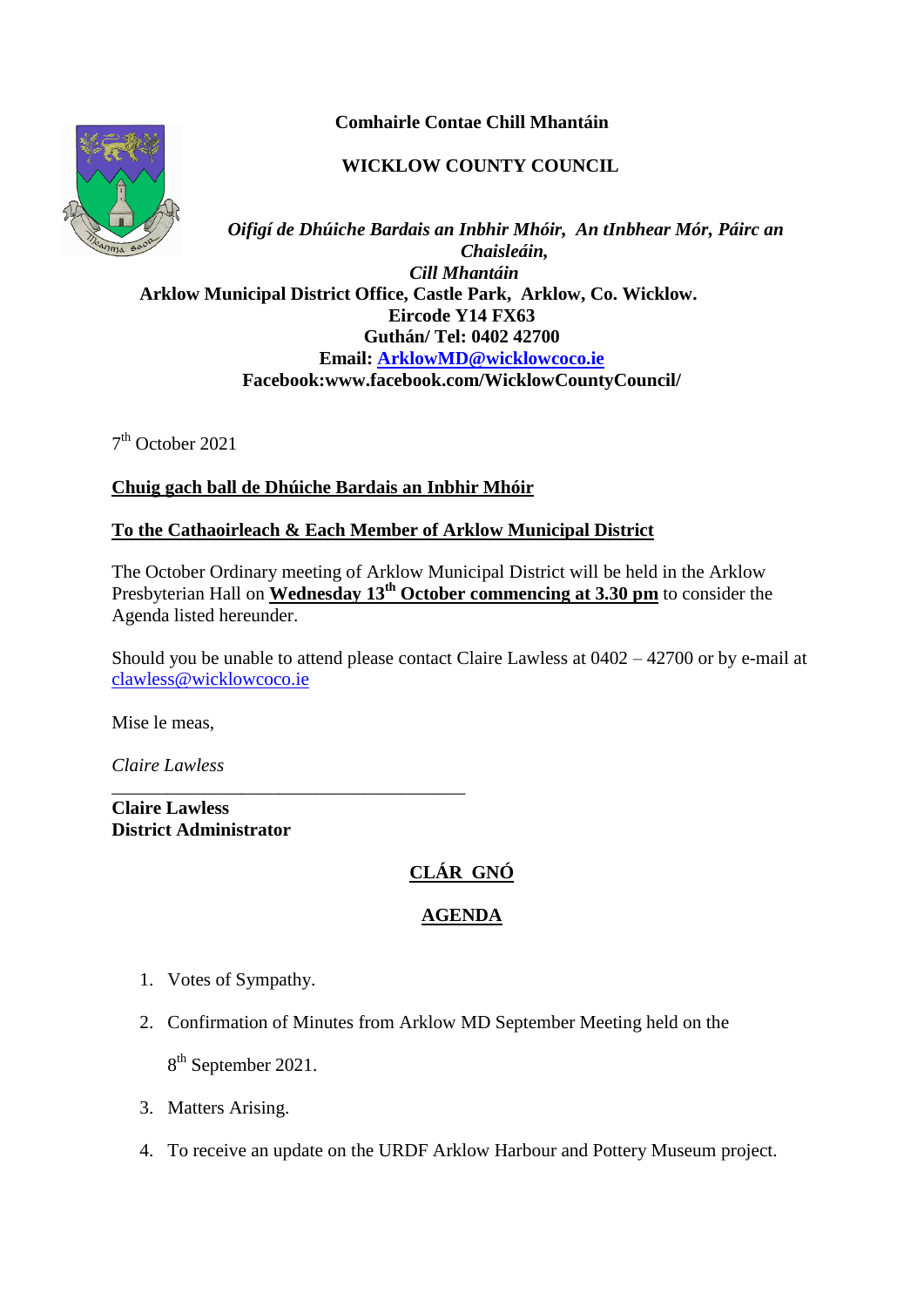- 5. To receive an update on the URDF Arklow Parade Ground Project.
- 6. To receive a report from the Housing Section on Fabric Upgrade Works and Housing Repairs.
- 7. District Engineers Report.
- 8. To receive an update on the Columbarium Wall.
- 9. Notice of Motions

## **(a) Motion in the name of Cllr Pat Fitzgerald.** *Received on 13/08/21*

*'That funding is provided to tile the floor of the bandstand on the Main Street, Arklow'.*

## **(b) Motion in the name of Cllr Pat Fitzgerald.** *Received on 13/08/21*

*'That funding is provided for the upgrading sections of the footpaths in Mountain View Drive, Arklow and The Rise, Mountain Bay, Arklow'.*

## **(c) Motion in the name of Cllr Peir Leonard. Received 30/08/21**

*'That Arklow Municipal District in conjunction with WCC progress the upgrade of Arklow Marsh from a proposed NHA to an NHA and that a feasibility study is funded to explore the eco-educational & eco-tourism potential for Arklow Marsh'.*

## **(d) Motion in the name of Cllr Peir Leonard –Received 30/08/21**

*'That Arklow Municipal District allocate 40k from discretionary funding to Arklow Town Team to provide them with match funding so as to apply for leader funded projects for the town'*

## **(e) Motion in the name of Cllr Tommy Annesley –Received 01/09/21**

*'That this Council proposes that a medical suite in the new Arklow Primary Care Centre be named after Dr Declan Connolly who died in 2007. Dr Connolly had an enormous impact on the people of Arklow through his sterling work as a G.P. as well as his passionate involvement in Arklow Rugby Club and as a highly respected Dáil Candidate for Fianna Fáil. It is highly appropriate that Dr Connolly's name be associated with one of the medical suites in the new Arklow Primary Care Centre given his unique commitment and dedication to the welfare of all the people of Arklow'.*

## **(f) Motion in the name of Cllr. Pat Kennedy –Received on 23/08/21**

*'That Wicklow County Council look at providing funding for two bus shelters, one for the village of Aughrim and one for the village of Annacurra as both of these villages have a bus service 4 times a day. These bus shelters would also provide shelter for the children waiting for school buses'.*